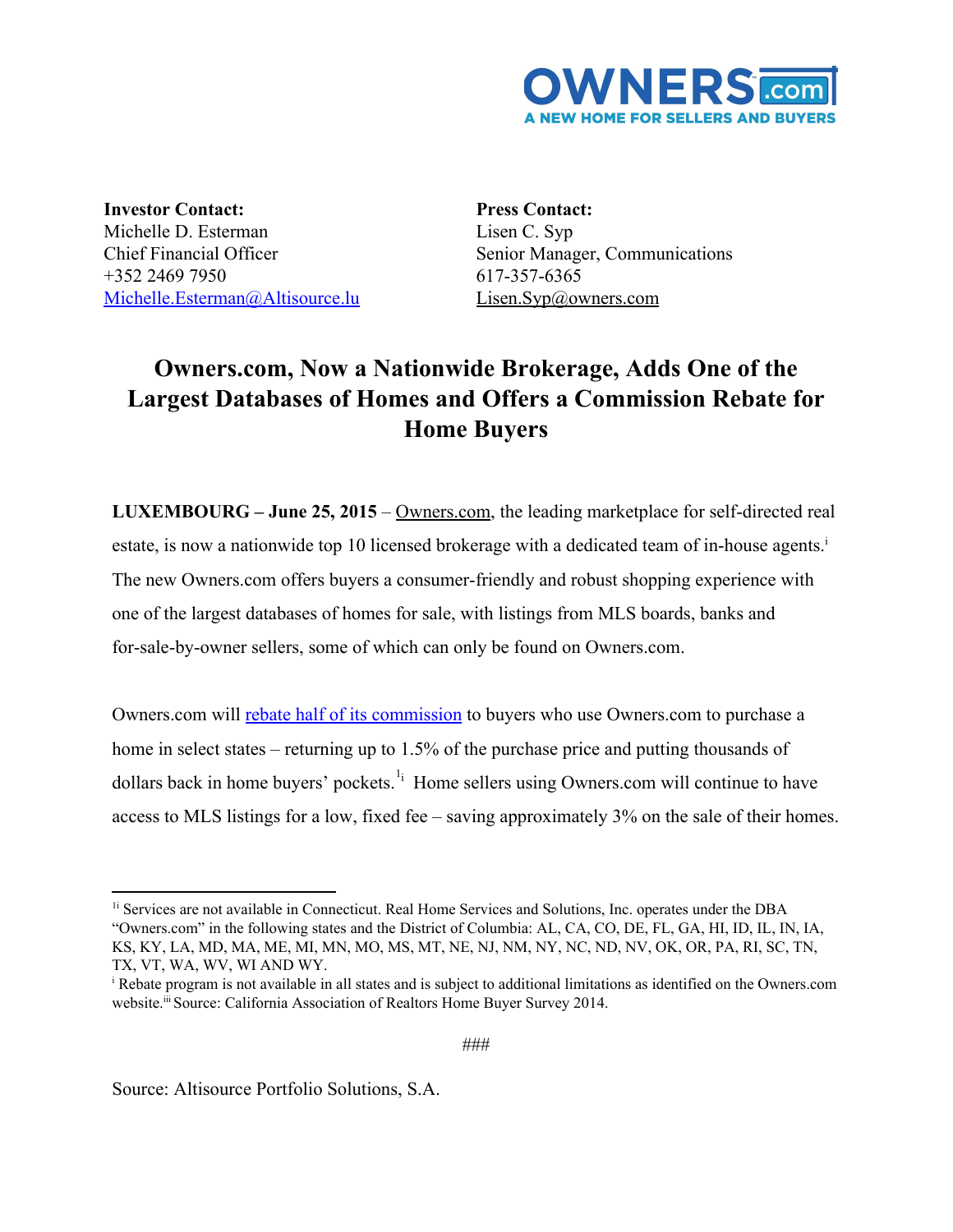

"Consumers should be financially rewarded for the work they do themselves when buying or selling a home, which millions of people are already doing today," said Steve Udelson, President of Owners.com. "We're providing a team of expert real estate agents who can help consumers navigate the complex real estate transaction process, and offer great incentives for both buyers and sellers when they handle some of the work on their own."

Today, home buyers typically spend more than five months searching online, and 45% say they found the property they purchased on their own.<sup>iii</sup> Owners.com will reward these consumers for the work they have done for themselves. For example, a buyer who shops thoroughly over a period of months, scouring multiple online sources and visiting neighborhoods, and who decides on a property, looks at comparable sales, and has an offer in mind, may just need help documenting the offer and closing the deal. From Owners.com they can receive transaction assistance that goes from offer to closing, and Owners.com will rebate half of its commission to them in select states.<sup>ii</sup> On a \$300,000 home, the buyer would receive a rebate of approximately \$4,500.

Owners.com makes it easy for consumers to manage the process surrounding what is often their single largest purchase or sale: a home. With its new end-to-end transaction platform, Owners.com allows consumers to pick and choose what services they require to complete a home buying and selling experience, including:

- One of the largest databases of homes for sale.
- The dedicated services and expertise of skilled in-house real estate agents who sold more than 25,000 homes in 2014.
- The online tools necessary to complete the home buying process, such as an interactive selling guide, valuation tools and useful tips.